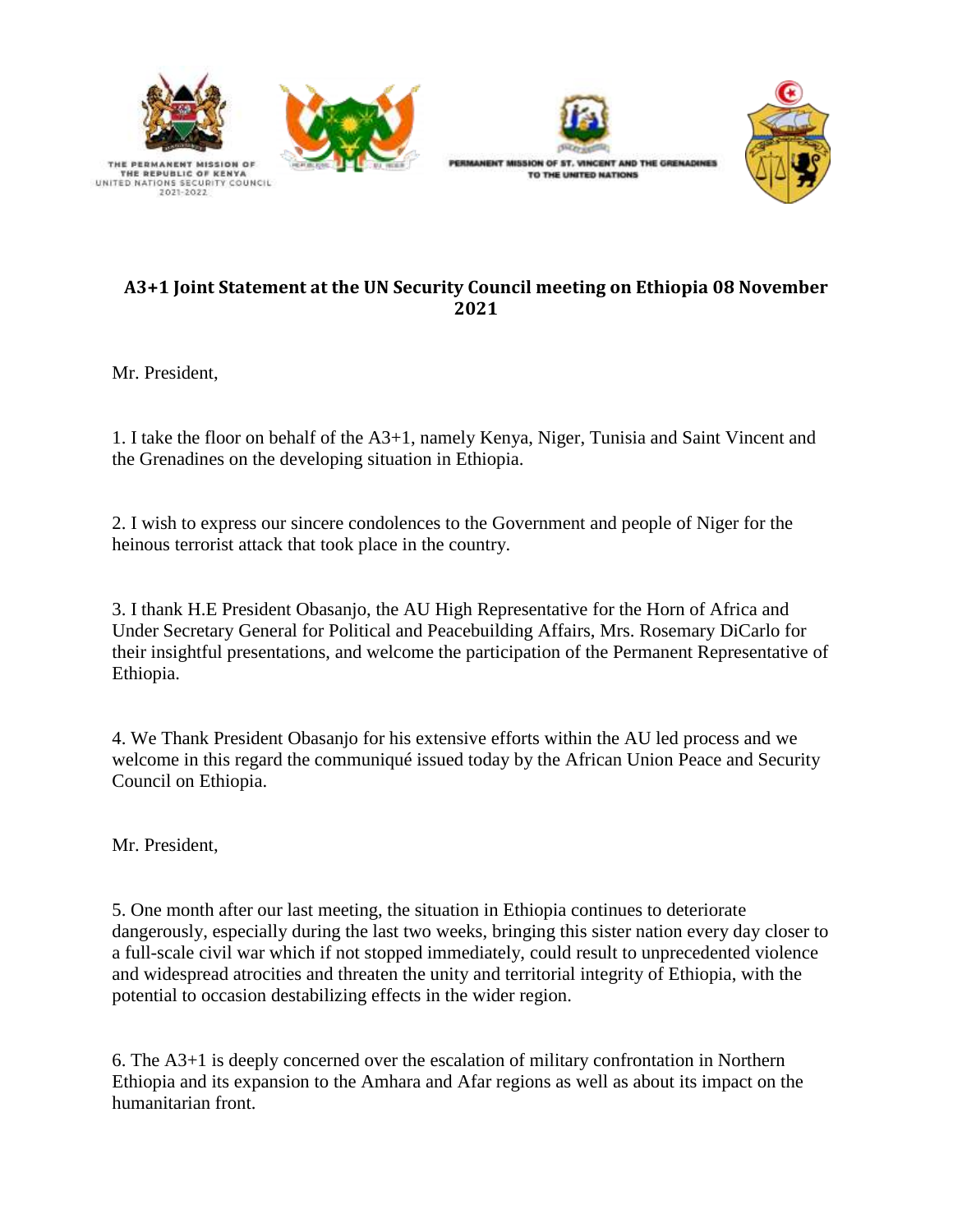7. Once more, we highlight that the priority at this stage, is to achieve an immediate ceasefire, which is crucial to allow for an unrestricted humanitarian access to the affected communities as well as for the re-establishment of public services in all the conflict areas.

8. We, therefore, call for the immediate cessation of hostilities, the full respect for the life and property of civilians, as well as state infrastructure and urge the parties to the conflict to constructively engage in discussions to seek a peaceful solution and pave the way for an inclusive Ethiopian-led dialogue and to national reconciliation in the interests of the country.

9. At the same time we remind all parties that they should respect their obligations under international humanitarian law and human rights law, with particular regard to the protection of civilians which requires all parties to urge their supporters to abstain from acts of reprisal against any community, and refrain from hate speech and incitement to violence and divisiveness as stated by the Chairperson of the African Union Commission on 3 November.

10. All Ethiopians are one people. As A-3+1 we urge all Ethiopians to embrace one another and to refuse to be pitted against one another on account of ethnic, religious or other identities.

Mr. President,

11. Today peace and security in the Horn of Africa is at risk. The lives of Millions of men and women and children are at stake and we have a huge and historic responsibility to prevent large scale atrocities and famine and to forestall possible destabilization of the region. Today we have a strong need for diplomacy and for mediation.

12.We welcome the initiatives of the United Nations Secretary General and all international partners and regional leaders to find a peaceful solution to this crisis. We believe that it is important today that we speak with one voice and send a clear and united message to all parties in Ethiopia that violence is not an option to resolving the political disputes, however serious they may be.

13. We have witnessed during the last year how violence led to loss of thousands of lives and, millions of displaced persons, human rights violations and atrocities and to a dire humanitarian situation. We are left with the question: how much longer and how many more innocent Ethiopians must perish before all parties can understand that there can be no military solution to this crisis?

14. Ethiopia, this great nation and cradle of civilization which has been an anchor of regional peace and stability, deserves that we stand with its people in these trying times.